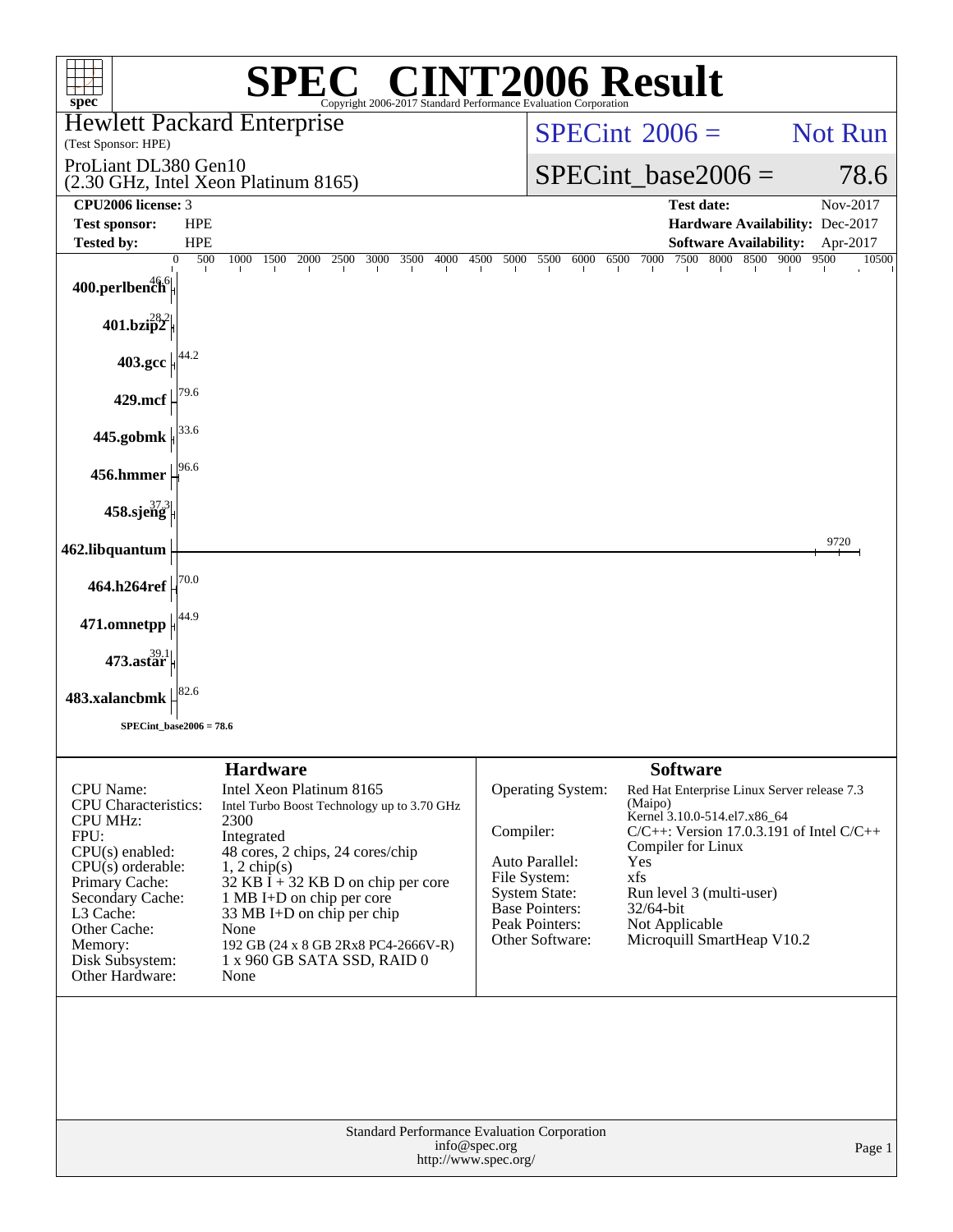

Hewlett Packard Enterprise

(Test Sponsor: HPE)

ProLiant DL380 Gen10

(2.30 GHz, Intel Xeon Platinum 8165)

 $SPECint2006 =$  Not Run

### SPECint base2006 =  $78.6$

**[CPU2006 license:](http://www.spec.org/auto/cpu2006/Docs/result-fields.html#CPU2006license)** 3 **[Test date:](http://www.spec.org/auto/cpu2006/Docs/result-fields.html#Testdate)** Nov-2017 **[Test sponsor:](http://www.spec.org/auto/cpu2006/Docs/result-fields.html#Testsponsor)** HPE **[Hardware Availability:](http://www.spec.org/auto/cpu2006/Docs/result-fields.html#HardwareAvailability)** Dec-2017 **[Tested by:](http://www.spec.org/auto/cpu2006/Docs/result-fields.html#Testedby)** HPE **[Software Availability:](http://www.spec.org/auto/cpu2006/Docs/result-fields.html#SoftwareAvailability)** Apr-2017

#### **[Results Table](http://www.spec.org/auto/cpu2006/Docs/result-fields.html#ResultsTable)**

|                                                                                                          | <b>Base</b>    |       |                |       |                |       | <b>Peak</b>    |              |                |              |                |              |
|----------------------------------------------------------------------------------------------------------|----------------|-------|----------------|-------|----------------|-------|----------------|--------------|----------------|--------------|----------------|--------------|
| <b>Benchmark</b>                                                                                         | <b>Seconds</b> | Ratio | <b>Seconds</b> | Ratio | <b>Seconds</b> | Ratio | <b>Seconds</b> | <b>Ratio</b> | <b>Seconds</b> | <b>Ratio</b> | <b>Seconds</b> | <b>Ratio</b> |
| 400.perlbench                                                                                            | 210            | 46.6  | 210            | 46.5  | 209            | 46.7  |                |              |                |              |                |              |
| 401.bzip2                                                                                                | 342            | 28.2  | 342            | 28.2  | 342            | 28.2  |                |              |                |              |                |              |
| $403.\mathrm{gcc}$                                                                                       | 182            | 44.2  | 182            | 44.1  | 182            | 44.2  |                |              |                |              |                |              |
| $429$ .mcf                                                                                               | 117            | 78.1  | 114            | 79.7  | 115            | 79.6  |                |              |                |              |                |              |
| $445$ .gobmk                                                                                             | 312            | 33.6  | 312            | 33.7  | 312            | 33.6  |                |              |                |              |                |              |
| $456.$ hmmer                                                                                             | 96.5           | 96.6  | 96.6           | 96.6  | 96.6           | 96.6  |                |              |                |              |                |              |
| 458.sjeng                                                                                                | 324            | 37.3  | 324            | 37.3  | 324            | 37.3  |                |              |                |              |                |              |
| 462.libquantum                                                                                           | 2.13           | 9720  | 2.07           | 10000 | 2.21           | 9370  |                |              |                |              |                |              |
| 464.h264ref                                                                                              | 316            | 70.0  | 315            | 70.2  | 319            | 69.3  |                |              |                |              |                |              |
| $ 471$ .omnetpp                                                                                          | 139            | 44.9  | 139            | 45.0  | 142            | 43.9  |                |              |                |              |                |              |
| $473$ . astar                                                                                            | 179            | 39.1  | 180            | 39.0  | 180            | 39.1  |                |              |                |              |                |              |
| 483.xalancbmk                                                                                            | 83.9           | 82.3  | 83.3           | 82.8  | 83.6           | 82.6  |                |              |                |              |                |              |
| Results appear in the order in which they were run. Bold underlined text indicates a median measurement. |                |       |                |       |                |       |                |              |                |              |                |              |

### **[Operating System Notes](http://www.spec.org/auto/cpu2006/Docs/result-fields.html#OperatingSystemNotes)**

 Stack size set to unlimited using "ulimit -s unlimited" Transparent Huge Pages enabled by default Filesystem page cache cleared with: shell invocation of 'sync; echo 3 > /proc/sys/vm/drop\_caches' prior to run IRQ balance service was stop using "service irqbalance stop" Tuned-adm profile was set to Throughtput-Performance

#### **[Platform Notes](http://www.spec.org/auto/cpu2006/Docs/result-fields.html#PlatformNotes)**

BIOS Configuration: Intel Hyperthreading set to Disabled Thermal Configuration set to Maximum Cooling LLC Prefetch set to Enabled LLC Dead Line Allocation set to Disabled Memory Patrol Scrubbing set to Disabled Workload Profile set to General Peak Frequency Compute Energy/Performance Bias set to Maximum Performance Workload Profile set to Custom NUMA Group Size Optimization set to Flat Sysinfo program /home/cpu2006/config/sysinfo.rev6993 Revision 6993 of 2015-11-06 (b5e8d4b4eb51ed28d7f98696cbe290c1) running on DL380Gen10 Thu Nov 16 00:43:41 2017

 This section contains SUT (System Under Test) info as seen by some common utilities. To remove or add to this section, see: <http://www.spec.org/cpu2006/Docs/config.html#sysinfo>

Continued on next page

Standard Performance Evaluation Corporation [info@spec.org](mailto:info@spec.org) <http://www.spec.org/>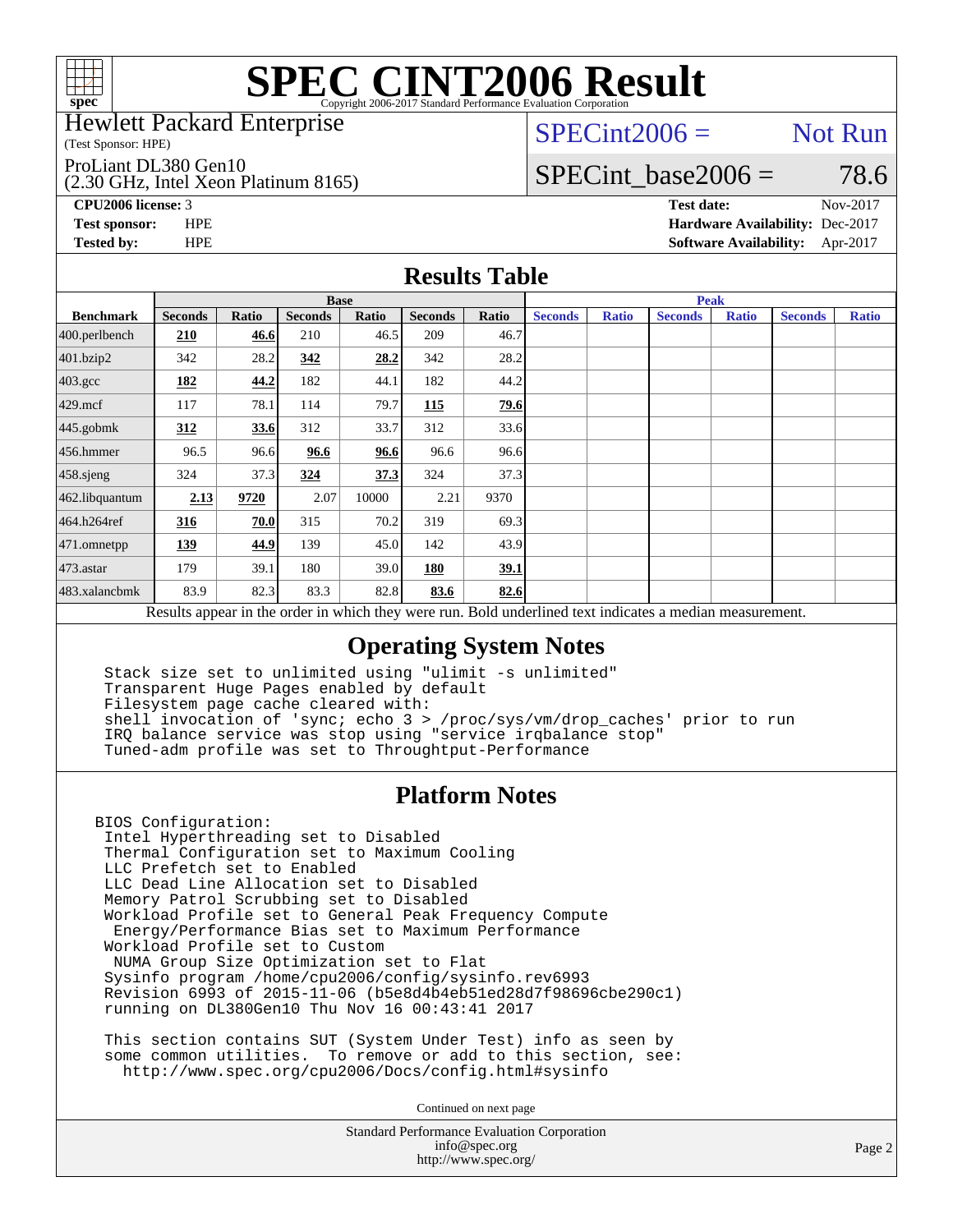

(Test Sponsor: HPE) Hewlett Packard Enterprise

 $SPECint2006 =$  Not Run

ProLiant DL380 Gen10

(2.30 GHz, Intel Xeon Platinum 8165)

**[Test sponsor:](http://www.spec.org/auto/cpu2006/Docs/result-fields.html#Testsponsor)** HPE **[Hardware Availability:](http://www.spec.org/auto/cpu2006/Docs/result-fields.html#HardwareAvailability)** Dec-2017 **[Tested by:](http://www.spec.org/auto/cpu2006/Docs/result-fields.html#Testedby)** HPE **[Software Availability:](http://www.spec.org/auto/cpu2006/Docs/result-fields.html#SoftwareAvailability)** Apr-2017

SPECint base2006 =  $78.6$ **[CPU2006 license:](http://www.spec.org/auto/cpu2006/Docs/result-fields.html#CPU2006license)** 3 **[Test date:](http://www.spec.org/auto/cpu2006/Docs/result-fields.html#Testdate)** Nov-2017

### **[Platform Notes \(Continued\)](http://www.spec.org/auto/cpu2006/Docs/result-fields.html#PlatformNotes)**

Standard Performance Evaluation Corporation [info@spec.org](mailto:info@spec.org) From /proc/cpuinfo model name : Intel(R) Xeon(R) Platinum 8165 CPU @ 2.30GHz 2 "physical id"s (chips) 48 "processors" cores, siblings (Caution: counting these is hw and system dependent. The following excerpts from /proc/cpuinfo might not be reliable. Use with caution.) cpu cores : 24 siblings : 24 physical 0: cores 0 1 2 3 4 5 8 9 10 11 12 13 16 17 18 19 20 21 24 25 26 27 28 29 physical 1: cores 0 1 2 3 4 5 8 9 10 11 12 13 16 17 18 19 20 21 24 25 26 27 28 29 cache size : 33792 KB From /proc/meminfo<br>MemTotal: 197570088 kB HugePages\_Total: 0<br>Hugepagesize: 2048 kB Hugepagesize: From /etc/\*release\* /etc/\*version\* os-release: NAME="Red Hat Enterprise Linux Server" VERSION="7.3 (Maipo)" ID="rhel" ID\_LIKE="fedora" VERSION\_ID="7.3" PRETTY\_NAME="Red Hat Enterprise Linux Server 7.3 (Maipo)" ANSI\_COLOR="0;31" CPE\_NAME="cpe:/o:redhat:enterprise\_linux:7.3:GA:server" redhat-release: Red Hat Enterprise Linux Server release 7.3 (Maipo) system-release: Red Hat Enterprise Linux Server release 7.3 (Maipo) system-release-cpe: cpe:/o:redhat:enterprise\_linux:7.3:ga:server uname -a: Linux DL380Gen10 3.10.0-514.el7.x86\_64 #1 SMP Wed Oct 19 11:24:13 EDT 2016 x86\_64 x86\_64 x86\_64 GNU/Linux run-level 3 Nov 16 00:42 SPEC is set to: /home/cpu2006 Filesystem Type Size Used Avail Use% Mounted on<br>/dev/mapper/rhel-home xfs 839G 31G 808G 4% /home /dev/mapper/rhel-home xfs 839G Additional information from dmidecode: Warning: Use caution when you interpret this section. The 'dmidecode' program reads system data which is "intended to allow hardware to be accurately determined", but the intent may not be met, as there are frequent changes to hardware, firmware, and the "DMTF SMBIOS" standard. BIOS HPE U30 09/29/2017 Memory: Continued on next page

<http://www.spec.org/>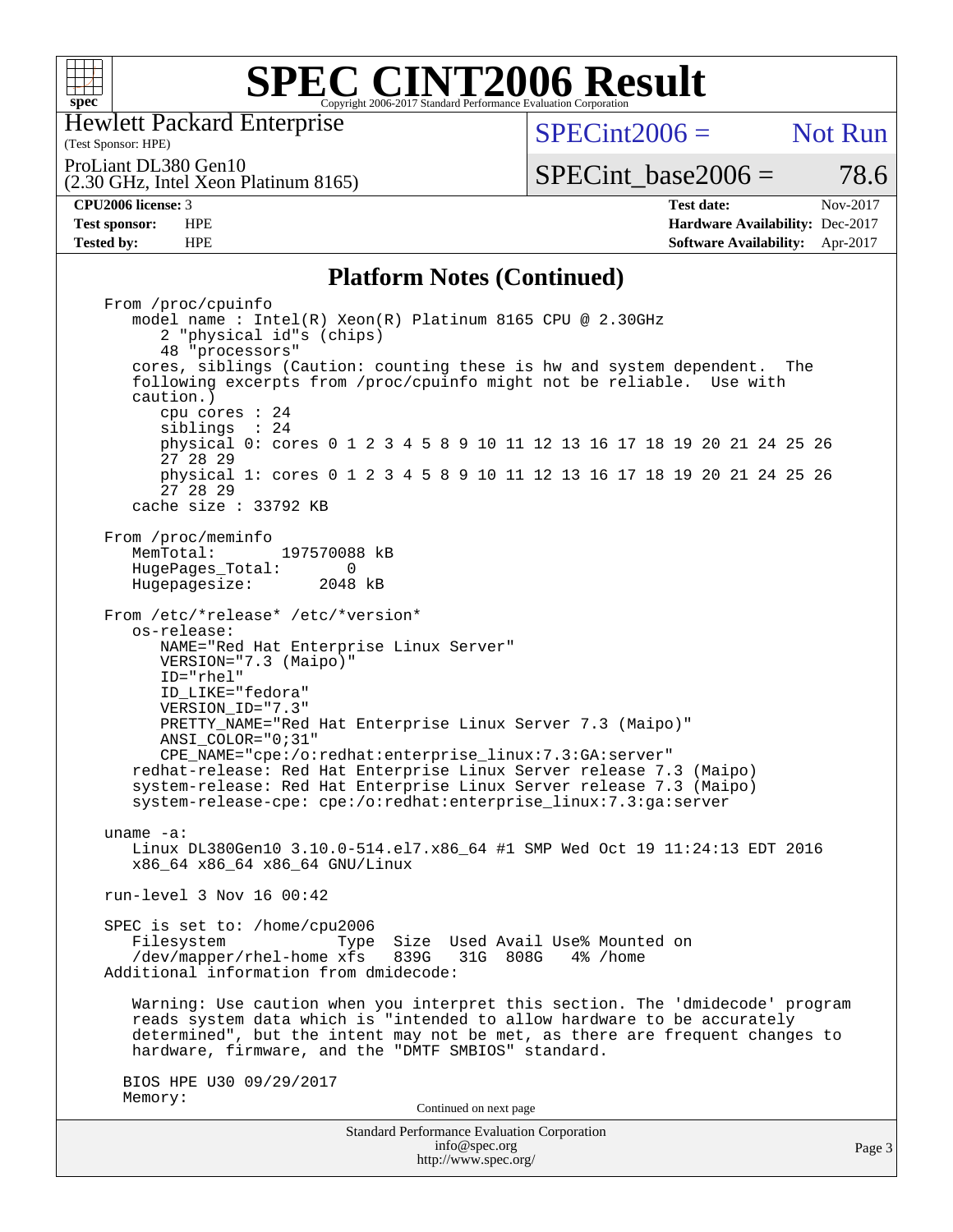

(Test Sponsor: HPE) Hewlett Packard Enterprise

 $SPECint2006 =$  Not Run

ProLiant DL380 Gen10

(2.30 GHz, Intel Xeon Platinum 8165)

 $SPECTnt\_base2006 = 78.6$ 

**[CPU2006 license:](http://www.spec.org/auto/cpu2006/Docs/result-fields.html#CPU2006license)** 3 **[Test date:](http://www.spec.org/auto/cpu2006/Docs/result-fields.html#Testdate)** Nov-2017 **[Test sponsor:](http://www.spec.org/auto/cpu2006/Docs/result-fields.html#Testsponsor)** HPE **[Hardware Availability:](http://www.spec.org/auto/cpu2006/Docs/result-fields.html#HardwareAvailability)** Dec-2017 **[Tested by:](http://www.spec.org/auto/cpu2006/Docs/result-fields.html#Testedby)** HPE **[Software Availability:](http://www.spec.org/auto/cpu2006/Docs/result-fields.html#SoftwareAvailability)** Apr-2017

#### **[Platform Notes \(Continued\)](http://www.spec.org/auto/cpu2006/Docs/result-fields.html#PlatformNotes)**

24x UNKNOWN NOT AVAILABLE 8 GB 2 rank 2666 MHz

(End of data from sysinfo program)

#### **[General Notes](http://www.spec.org/auto/cpu2006/Docs/result-fields.html#GeneralNotes)**

Environment variables set by runspec before the start of the run:  $KMP$  AFFINITY = "granularity=fine, compact" LD\_LIBRARY\_PATH = "/home/cpu2006/lib/ia32:/home/cpu2006/lib/intel64:/home/cpu2006/sh10.2" OMP\_NUM\_THREADS = "48"

 Binaries compiled on a system with 1x Intel Core i7-4790 CPU + 32GB RAM memory using Redhat Enterprise Linux 7.2

# **[Base Compiler Invocation](http://www.spec.org/auto/cpu2006/Docs/result-fields.html#BaseCompilerInvocation)**

[C benchmarks](http://www.spec.org/auto/cpu2006/Docs/result-fields.html#Cbenchmarks): [icc -m64](http://www.spec.org/cpu2006/results/res2017q4/cpu2006-20171128-50845.flags.html#user_CCbase_intel_icc_64bit_bda6cc9af1fdbb0edc3795bac97ada53)

[C++ benchmarks:](http://www.spec.org/auto/cpu2006/Docs/result-fields.html#CXXbenchmarks) [icpc -m64](http://www.spec.org/cpu2006/results/res2017q4/cpu2006-20171128-50845.flags.html#user_CXXbase_intel_icpc_64bit_fc66a5337ce925472a5c54ad6a0de310)

# **[Base Portability Flags](http://www.spec.org/auto/cpu2006/Docs/result-fields.html#BasePortabilityFlags)**

 400.perlbench: [-DSPEC\\_CPU\\_LP64](http://www.spec.org/cpu2006/results/res2017q4/cpu2006-20171128-50845.flags.html#b400.perlbench_basePORTABILITY_DSPEC_CPU_LP64) [-DSPEC\\_CPU\\_LINUX\\_X64](http://www.spec.org/cpu2006/results/res2017q4/cpu2006-20171128-50845.flags.html#b400.perlbench_baseCPORTABILITY_DSPEC_CPU_LINUX_X64) 401.bzip2: [-DSPEC\\_CPU\\_LP64](http://www.spec.org/cpu2006/results/res2017q4/cpu2006-20171128-50845.flags.html#suite_basePORTABILITY401_bzip2_DSPEC_CPU_LP64) 403.gcc: [-DSPEC\\_CPU\\_LP64](http://www.spec.org/cpu2006/results/res2017q4/cpu2006-20171128-50845.flags.html#suite_basePORTABILITY403_gcc_DSPEC_CPU_LP64) 429.mcf: [-DSPEC\\_CPU\\_LP64](http://www.spec.org/cpu2006/results/res2017q4/cpu2006-20171128-50845.flags.html#suite_basePORTABILITY429_mcf_DSPEC_CPU_LP64) 445.gobmk: [-DSPEC\\_CPU\\_LP64](http://www.spec.org/cpu2006/results/res2017q4/cpu2006-20171128-50845.flags.html#suite_basePORTABILITY445_gobmk_DSPEC_CPU_LP64) 456.hmmer: [-DSPEC\\_CPU\\_LP64](http://www.spec.org/cpu2006/results/res2017q4/cpu2006-20171128-50845.flags.html#suite_basePORTABILITY456_hmmer_DSPEC_CPU_LP64) 458.sjeng: [-DSPEC\\_CPU\\_LP64](http://www.spec.org/cpu2006/results/res2017q4/cpu2006-20171128-50845.flags.html#suite_basePORTABILITY458_sjeng_DSPEC_CPU_LP64) 462.libquantum: [-DSPEC\\_CPU\\_LP64](http://www.spec.org/cpu2006/results/res2017q4/cpu2006-20171128-50845.flags.html#suite_basePORTABILITY462_libquantum_DSPEC_CPU_LP64) [-DSPEC\\_CPU\\_LINUX](http://www.spec.org/cpu2006/results/res2017q4/cpu2006-20171128-50845.flags.html#b462.libquantum_baseCPORTABILITY_DSPEC_CPU_LINUX) 464.h264ref: [-DSPEC\\_CPU\\_LP64](http://www.spec.org/cpu2006/results/res2017q4/cpu2006-20171128-50845.flags.html#suite_basePORTABILITY464_h264ref_DSPEC_CPU_LP64) 471.omnetpp: [-DSPEC\\_CPU\\_LP64](http://www.spec.org/cpu2006/results/res2017q4/cpu2006-20171128-50845.flags.html#suite_basePORTABILITY471_omnetpp_DSPEC_CPU_LP64) 473.astar: [-DSPEC\\_CPU\\_LP64](http://www.spec.org/cpu2006/results/res2017q4/cpu2006-20171128-50845.flags.html#suite_basePORTABILITY473_astar_DSPEC_CPU_LP64) 483.xalancbmk: [-DSPEC\\_CPU\\_LP64](http://www.spec.org/cpu2006/results/res2017q4/cpu2006-20171128-50845.flags.html#suite_basePORTABILITY483_xalancbmk_DSPEC_CPU_LP64) [-DSPEC\\_CPU\\_LINUX](http://www.spec.org/cpu2006/results/res2017q4/cpu2006-20171128-50845.flags.html#b483.xalancbmk_baseCXXPORTABILITY_DSPEC_CPU_LINUX)

# **[Base Optimization Flags](http://www.spec.org/auto/cpu2006/Docs/result-fields.html#BaseOptimizationFlags)**

[C benchmarks](http://www.spec.org/auto/cpu2006/Docs/result-fields.html#Cbenchmarks): [-xCORE-AVX2](http://www.spec.org/cpu2006/results/res2017q4/cpu2006-20171128-50845.flags.html#user_CCbase_f-xCORE-AVX2) [-ipo](http://www.spec.org/cpu2006/results/res2017q4/cpu2006-20171128-50845.flags.html#user_CCbase_f-ipo) [-O3](http://www.spec.org/cpu2006/results/res2017q4/cpu2006-20171128-50845.flags.html#user_CCbase_f-O3) [-no-prec-div](http://www.spec.org/cpu2006/results/res2017q4/cpu2006-20171128-50845.flags.html#user_CCbase_f-no-prec-div) [-parallel](http://www.spec.org/cpu2006/results/res2017q4/cpu2006-20171128-50845.flags.html#user_CCbase_f-parallel) [-qopt-prefetch](http://www.spec.org/cpu2006/results/res2017q4/cpu2006-20171128-50845.flags.html#user_CCbase_f-qopt-prefetch) [-auto-p32](http://www.spec.org/cpu2006/results/res2017q4/cpu2006-20171128-50845.flags.html#user_CCbase_f-auto-p32)

[C++ benchmarks:](http://www.spec.org/auto/cpu2006/Docs/result-fields.html#CXXbenchmarks)

[-xCORE-AVX2](http://www.spec.org/cpu2006/results/res2017q4/cpu2006-20171128-50845.flags.html#user_CXXbase_f-xCORE-AVX2) [-ipo](http://www.spec.org/cpu2006/results/res2017q4/cpu2006-20171128-50845.flags.html#user_CXXbase_f-ipo) [-O3](http://www.spec.org/cpu2006/results/res2017q4/cpu2006-20171128-50845.flags.html#user_CXXbase_f-O3) [-no-prec-div](http://www.spec.org/cpu2006/results/res2017q4/cpu2006-20171128-50845.flags.html#user_CXXbase_f-no-prec-div) [-qopt-prefetch](http://www.spec.org/cpu2006/results/res2017q4/cpu2006-20171128-50845.flags.html#user_CXXbase_f-qopt-prefetch) [-auto-p32](http://www.spec.org/cpu2006/results/res2017q4/cpu2006-20171128-50845.flags.html#user_CXXbase_f-auto-p32) [-Wl,-z,muldefs](http://www.spec.org/cpu2006/results/res2017q4/cpu2006-20171128-50845.flags.html#user_CXXbase_link_force_multiple1_74079c344b956b9658436fd1b6dd3a8a) [-L/sh10.2 -lsmartheap64](http://www.spec.org/cpu2006/results/res2017q4/cpu2006-20171128-50845.flags.html#user_CXXbase_SmartHeap64_63911d860fc08c15fa1d5bf319b9d8d5)

> Standard Performance Evaluation Corporation [info@spec.org](mailto:info@spec.org) <http://www.spec.org/>